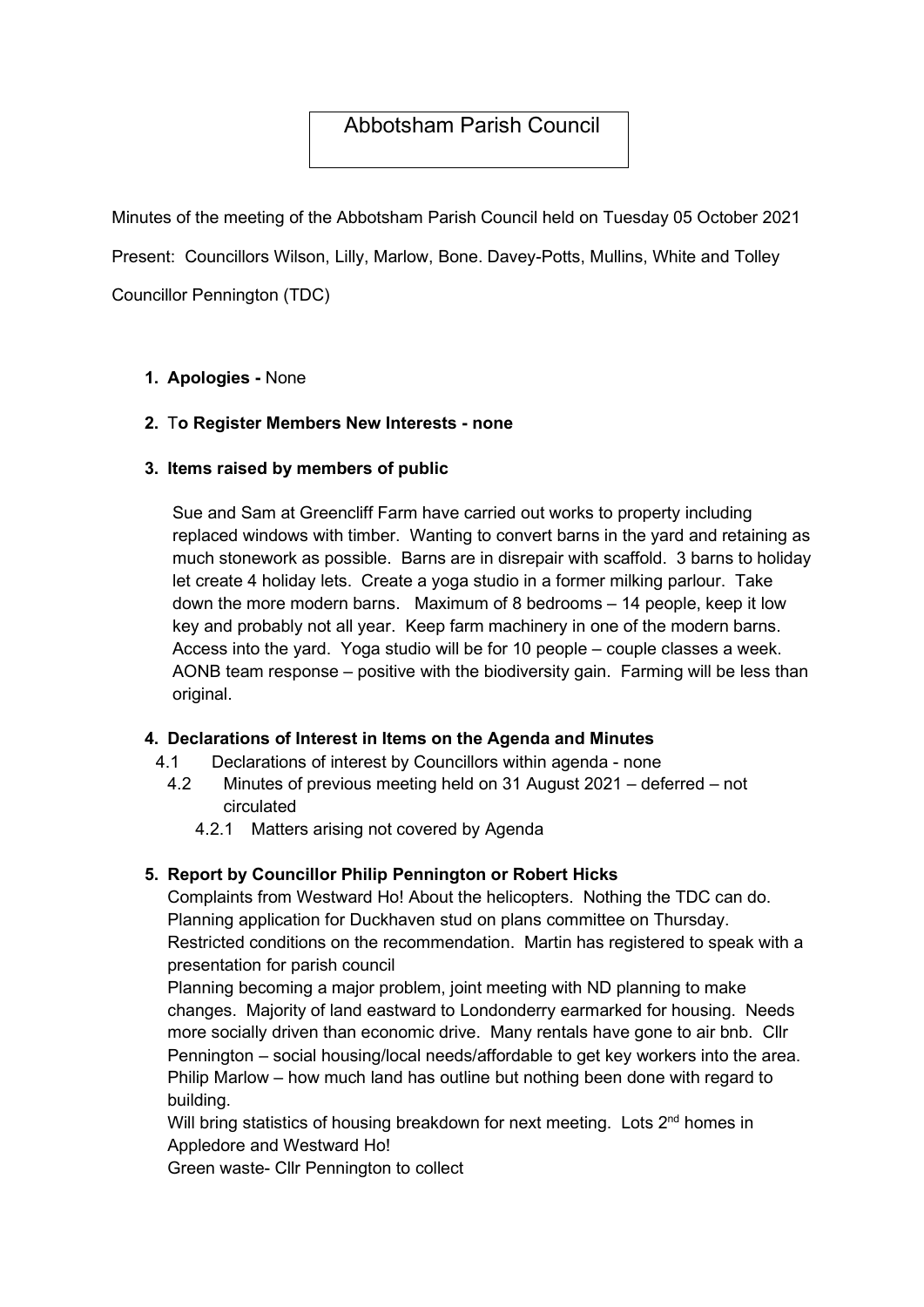General waste and recycling – open day to recruit lorry drivers, may impact on collections

# 6. Report by County Councillor Jeffery Wilton-Love

Not present – no report sent

## 7. Planning

- 7.1 1/0860/2021/FUL and 1/0861/2021/LBC Single storey extension, Greencliff, Abbotsham – Approved
- 7.2 1/0984/2021/FUL and 1/0985/2021/LBC Conversion of Redundant Agricultural Barns No.4 holidays lets including creation of entertainment space and yoga studio with new car parking and associated development., Greencliff Farm (Affecting a public right of way) – reduction in number from campsite. No objections
- 7.3 Polytunnel at Rixlade Barns no objections

## 8. Clerks Report

- 8.1 School traffic and TTRO email sent to the school but not responded and school not aware. Rick is trying to charge school for parents parking. Philip sending planning permission regarding the footway that was to be provided by The Big Sheep
- 8.2 Noise from Big Sheep monitored by TDC and that they are aware of the issue

## 9. Chairs Report

- 9.1 Rural broadband nothing more from Airband
- 9.2 Abbotsham Volunteers maintenance around the village works done on the bank, building a stone facing up, earth has been removed, top has been seeded. Trees to be planted between Glebefield and School. Rocky Lane to be done at later date.
- 9.3 Village Grass cutting 2021/2022 Philip emailed Northam Town Council asking about doing works on high banks during winter. If they are able to do it they will come back with a quote.

## 10. Finance

- 10.1 Second half of precept
- 10.2 Payment of Clerks Expenses -£45

## 11. Correspondence

11.1 Round Robin Items – emails sent

## 12. Any Other Business

Village fete – bank account moving to Lloyds – date for it next year – 25 June, school will no longer be one of the partners, they had done all the admin Philip – discussion about what sort of show to put on at Christmas in pub next Monday